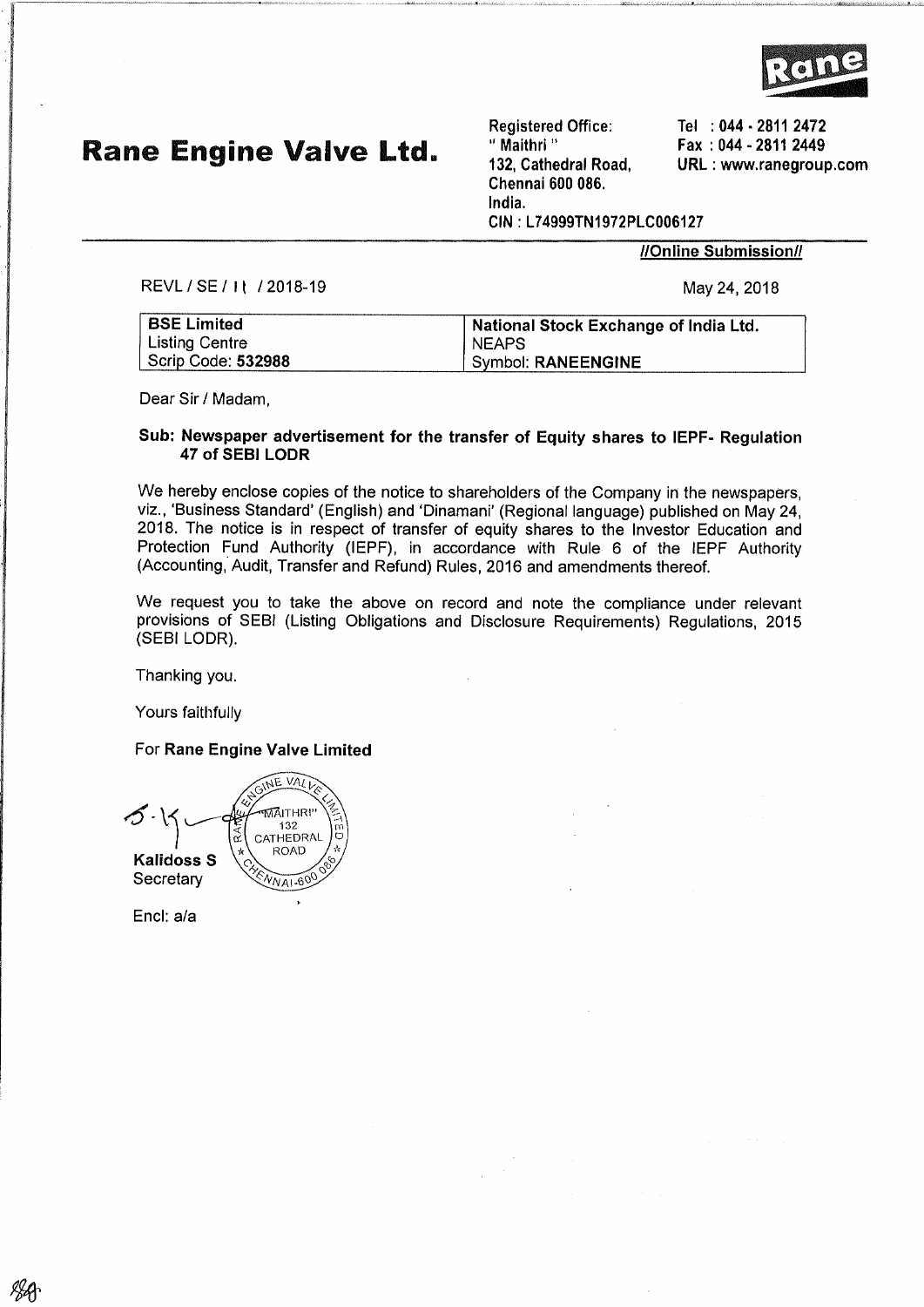### **RANE ENGINE VALVE LIMITED**

CIN: L74999TN1972PLC006127 "Maithri", 132, Cathedral Road, Chennai - 600 086. www.ranegroup.com: e-mail: investorservices@ranegroup.com Tel.: 044 2811 2472; Fax: 044 2811 2449

NOTICE TO THE SHAREHOLDERS OF THE COMPANY Sub : Compulsory Transfer of Equity Shares to Investor **Education and Protection Fund Authority (IEPF)** 

ane

NOTICE is hereby given pursuant to the provisions of Section 124 (6) read with the Investor Education and Protection Fund Authority (Accounting, Audit, Transfer and Refund) Rules, 2016 [as amended from time to time] ("the Rules") that, the Company is required to transfer by way of transmission all shares in respect of which dividend has not been paid or claimed by the shareholder for seven consecutive years or more to the Investor Education and Protection Fund Authority (IEPF).

Complying with requirements set out in the Rules, individual communications are being sent to the concerned shareholders whose shares are due for transfer and details of such shareholders along with number of shares, are being uploaded on the website www.ranegroup.com. Shareholders are requested to verify the details of un-encashed dividends and shares liable to be transferred to the IEPF Authority.

The unpaid/unclaimed dividend for the Financial year 2010-11 (Final) and shares, are due for transfer within thirty days after August 25, 2018 and August 26, 2018\* (\*for shareholders of erstwhile Kar Mobiles Limited since amalgamated with the Company). Accordingly, concerned shareholder(s) are requested to make and application to the Company/ Company's Registrar and Transfer Agent (RTA) well in advance before the said date, to enable processing of claims.

The Company shall proceed to initiate corporate action for transfer to the IEPF Authority in respect of such shares without any further notice by following the due process in the rules as under:

i) Shares held in demat mode: by transfer of shares directly to demat account of the IEPF Authority;

ii) Shares held in physical mode: by issuance of new share certificates for transferring to the demat account of the IEPF Authority.

The shareholders may note that the details uploaded by the Company on its website should be regarded and shall be deemed adequate notice in respect of issue of new share certificate(s) by the Company for the purpose of transfer of shares to the IEPF Authority-pursuant to the Rules. No Claim shall lie against the Company in respect of unclaimed dividend amount and shares transferred to IEPF pursuant to the said Rules. Both the unclaimed dividend and corresponding shares transferred to theaccount of the IEPF Authority including all benefits accruing on such shares, if any, can be claimed back from the IEPF Authority after following the procedure prescribed in the Rules.

Shareholders having any queries on the subject matter, may contact the Company's Registrar and Transfer Agent M/s. Integrated Registry Management Services Private Limited (SEBI Registration No. INR000000544), Il Floor, Kences Towers, No 1 Ramakrishna Street, T.Nagar, Chennai - 600 017. Tel : 044 - 28140801 / 03, E-mail : corpserv@integratedindia.in

Chennai May 23, 2018 For Rane Engine Valve Limited Kalidoss S **Secretary** 

Newspaper: Business Standard

Language: English

Edition: All editions

Date of publication: May 24, 2018